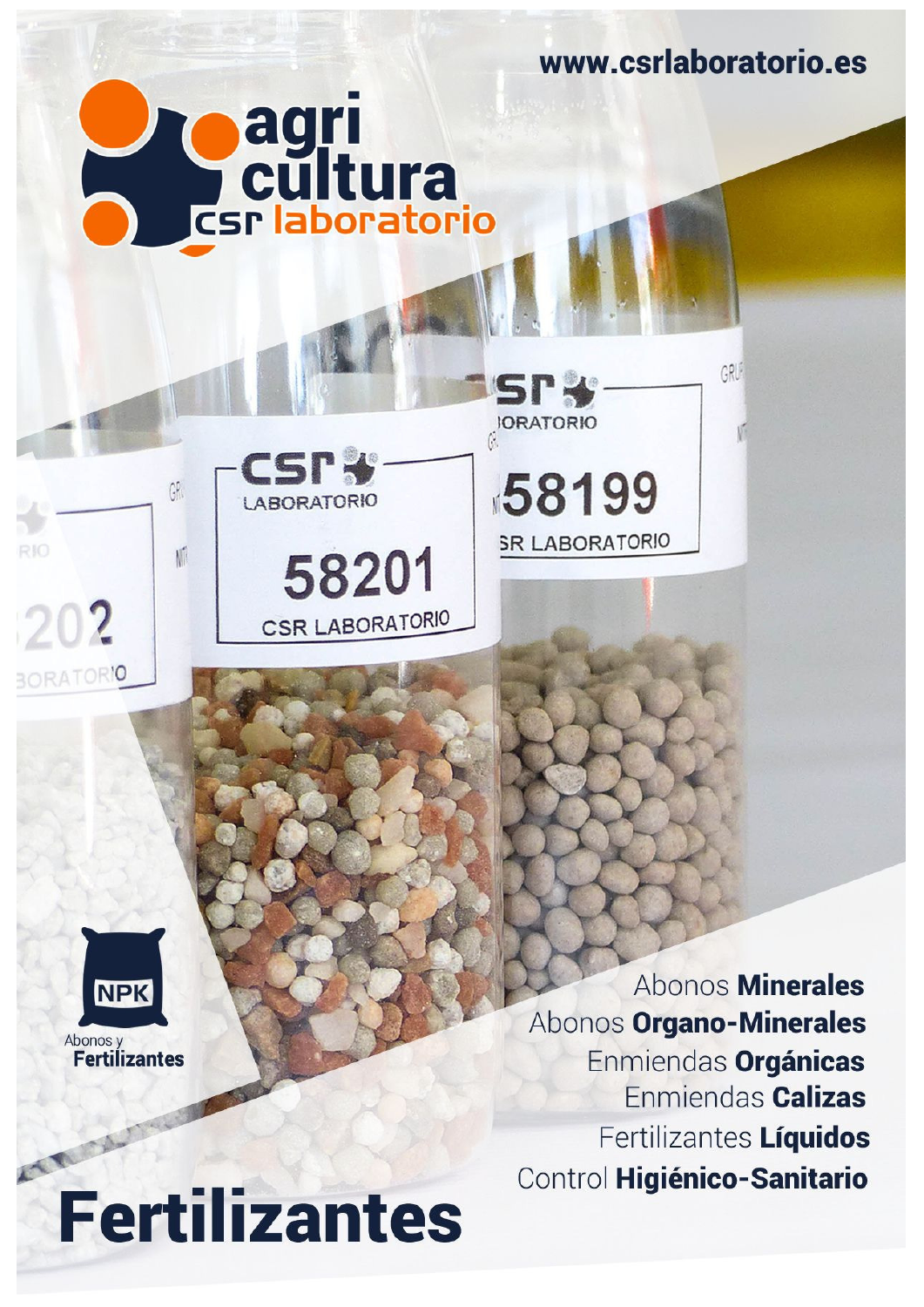

### **MINERALES Y ORGANO-MINERANES**

En este catálogo hemos incluido los análisis más habituales. Si necesita otros análisis o combinaciones, consúltenos.

### $\mathbf 1$ **AGRICULTURA**

### $1.5.$ **FERTILIZANTES Y ABONOS**

#### **ABONOS MINERALES Y ORGANOMINERALES**  $1.5.1.$

#### $1.5.1.1.$ [MIN-MAC] Macronutrientes Abonos Minerales

Es el análisis más completo de macronutrientes que se puede hacer. Se determina todos los tipos de nitrógeno, todas las formas de solubilidad de fósforo y el potasio soluble (que es el que marca la legislación). También se obtiene la riqueza de otros nutrientes secundarios como azufre soluble, calcio y magnesio. También podemos conocer la presencia de cloruros en la muestra, que indica la calidad de las materias primas utilizadas.

| $500$ g.                                                                                                                                                                                                | $\circledcirc$<br>8 Días (aprox)<br>73,00 € (Base Imp.) 88,33 € (IVA Inc.)                                                                                                                                                                                                     |
|---------------------------------------------------------------------------------------------------------------------------------------------------------------------------------------------------------|--------------------------------------------------------------------------------------------------------------------------------------------------------------------------------------------------------------------------------------------------------------------------------|
| <b>MACRONUTRIENTES (SMN)</b><br>Nitrógeno Total (Calculo) - % p/p<br>Nitrógeno Ureico (UV/VIS) - % p/p<br>Fósforo soluble agua (P2O5) (Crom. Iónica) -<br>Cloruros soluble agua (CI) (Crom. Iónica) - % | Nitrógeno Nítrico (Crom. Iónica) - % p/p<br>Nitrógeno Amoniacal (Crom. Iónica) - % p/p<br>Fósforo Total (P2O5) (UV/VIS) - % p/p<br>Fósforo soluble citrato y agua (P2O5) (UV/VI<br>Azufre soluble agua (SO3) (Crom. Iónica) - 9<br>Potasio soluble agua (K2O) (Crom. Iónica) - |
| 1.5.1.2.                                                                                                                                                                                                | [OMI-MAC] Macronutrientes Organo-Minerales                                                                                                                                                                                                                                     |
| 500 g.<br>∆∆                                                                                                                                                                                            | 7 Días (aprox)<br>$\bigcirc$<br>109,50 € (Base Imp.) 132,50 € (IVA Inc.)                                                                                                                                                                                                       |
| <b>CARACTERÍSTICAS GENERALES (SMN)</b><br>pH (1:25) (Potenciometría) - U. pH                                                                                                                            | Conductividad (1:25) (Electrométrico) - dS/m                                                                                                                                                                                                                                   |
| <b>MACRONUTRIENTES (SMN)</b><br>Nitrógeno Total (Calculo) - % p/p<br>Nitrógeno Ureico (UV/VIS) - % p/p<br>Fósforo soluble agua (P2O5) (Crom. Iónica) -<br>Cloruros soluble agua (CI) (Crom. Iónica) - % | Nitrógeno Nítrico (Crom. Iónica) - % p/p<br>Nitrógeno Amoniacal (Crom. Iónica) - % p/p<br>Nitrógeno Orgánico (Calculo) - % p/p<br>Fósforo soluble citrato y agua (P2O5) (UV/VI<br>Potasio soluble agua (K2O) (Crom. Iónica) -<br>Azufre soluble agua (SO3) (Crom. Iónica) - 9  |
| <b>COMPUESTOS ORGÁNICOS (SMN)</b><br>Carbono Org. Total (Calculo) - % p/p                                                                                                                               | Materia Orgánica (Organominerales) (Gravim<br>Relación C/N (Calculo) - Sin Unidad                                                                                                                                                                                              |
| 1.5.1.7.                                                                                                                                                                                                | [MIN-NIT-TIPOS] Nitrogeno Total Desglosado<br>Cuantificación del nitrógeno que contiene un abono desglosando las fracciones en las que se encuentra.                                                                                                                           |
| $500$ g.                                                                                                                                                                                                | 8 Días (aprox)<br>Ø<br>$49.00 \in$ (Base Imp.)<br>59,29 € (IVA Inc.)                                                                                                                                                                                                           |
| <b>MACRONUTRIENTES (SMN)</b><br>Nitrógeno Total (Calculo) - % p/p<br>Nitrógeno Ureico (UV/VIS) - % p/p                                                                                                  | Nitrógeno Nítrico (Crom. Iónica) - % p/p<br>Nitrógeno Amoniacal (Crom. Iónica) - % p/p                                                                                                                                                                                         |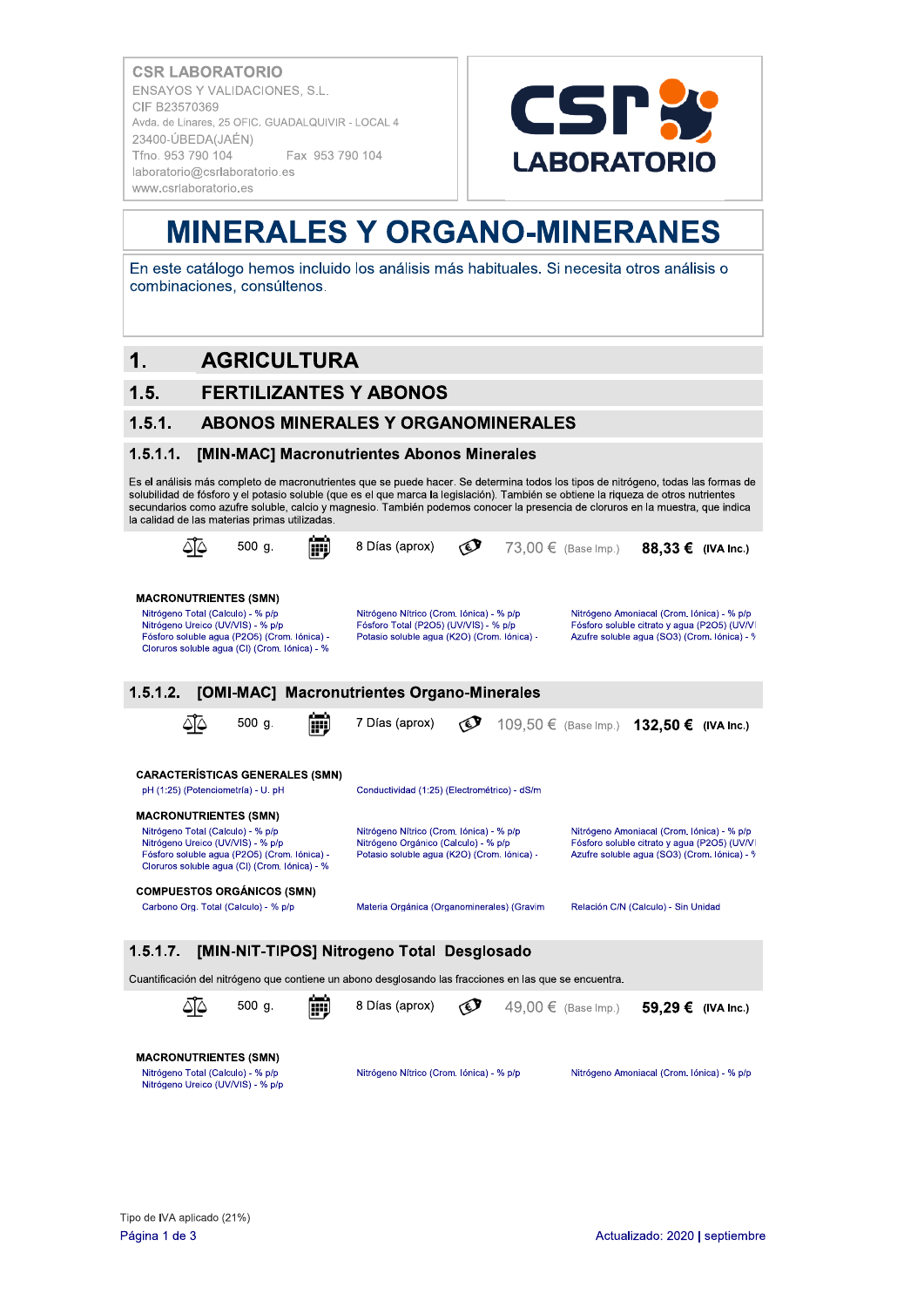

### **MINERALES Y ORGANO-MINERANES**

| 1.5.1.8.<br>[MIN-FOS-TIPOS] Tipos de Fosforo                                                                               |                                                                              |            |                                                                             |                                            |
|----------------------------------------------------------------------------------------------------------------------------|------------------------------------------------------------------------------|------------|-----------------------------------------------------------------------------|--------------------------------------------|
| Cuantificación del fósforo que contiene un abono, desglosando las fracciones que se solubilizan en agua y citrato amónico. |                                                                              |            |                                                                             |                                            |
| ∆∆<br>$200$ g.                                                                                                             | 7 Días (aprox)                                                               | E)         | 38,50 € (Base Imp.) 46,59 € (IVA Inc.)                                      |                                            |
| <b>MACRONUTRIENTES (SMN)</b><br>Fósforo Total (P2O5) (UV/VIS) - % p/p                                                      | Fósforo soluble citrato y agua (P2O5) (UV/VI                                 |            |                                                                             | Fósforo soluble agua (P2O5) (Crom. Iónica) |
| 1.5.1.12. [MIN-AZU-TOT] Azufre Total                                                                                       |                                                                              |            |                                                                             |                                            |
| $200$ g.<br>∆ا∆<br>HH                                                                                                      | 7 Días (aprox)                                                               | $\odot$    | 35,00 € (Base Imp.) 42,35 € (IVA Inc.)                                      |                                            |
| <b>MACRONUTRIENTES (SMN)</b><br>Azufre Total (SO3) (Gravimetria) - % p/p                                                   |                                                                              |            |                                                                             |                                            |
| 1.5.1.13. [MIN-AZU-SOL] Azufre Soluble en Agua                                                                             |                                                                              |            |                                                                             |                                            |
| ∆∣∆                                                                                                                        | 7 Días (aprox)                                                               | C          | 36,00 € (Base Imp.) 43,56 € (IVA Inc.)                                      |                                            |
| <b>MACRONUTRIENTES (SMN)</b><br>Azufre soluble agua (SO3) (Crom. Iónica) - %                                               |                                                                              |            |                                                                             |                                            |
| 1.5.1.17. [MIN-PFI-GRA] Granulometría                                                                                      |                                                                              |            |                                                                             |                                            |
| Paso por malla: 10, 2, 1 y 0,5 mm.                                                                                         |                                                                              |            |                                                                             |                                            |
| 1 Kg.                                                                                                                      | 7 Días (aprox)                                                               | $\bigcirc$ | 35,00 € (Base Imp.) 42,35 € (IVA Inc.)                                      |                                            |
| <b>GRANULOMETRIA (SMS)</b><br>Particulas < 10 mm (Gravimetria) - %<br>Particulas > 0,5 mm (Gravimetria) - %                | Particulas < 2 mm (Gravimetria) - %<br>Particulas < 0,5 mm (Gravimetria) - % |            | Particulas > 1 mm (Gravimetria) - %<br>Particulas > 10 mm (Gravimetria) - % |                                            |
| 1.5.1.18. [MIN-PFI-GSO] Grado de Solubilidad                                                                               |                                                                              |            |                                                                             |                                            |
| $250$ g.<br>前                                                                                                              | 5 Días (aprox)                                                               | $\bigcirc$ | 25,00 € (Base Imp.) 30,25 € (IVA Inc.)                                      |                                            |
| <b>CARACTERÍSTICAS GENERALES (SMN)</b><br>Solubilidad Total (Gravimetria) - % p/p                                          |                                                                              |            |                                                                             |                                            |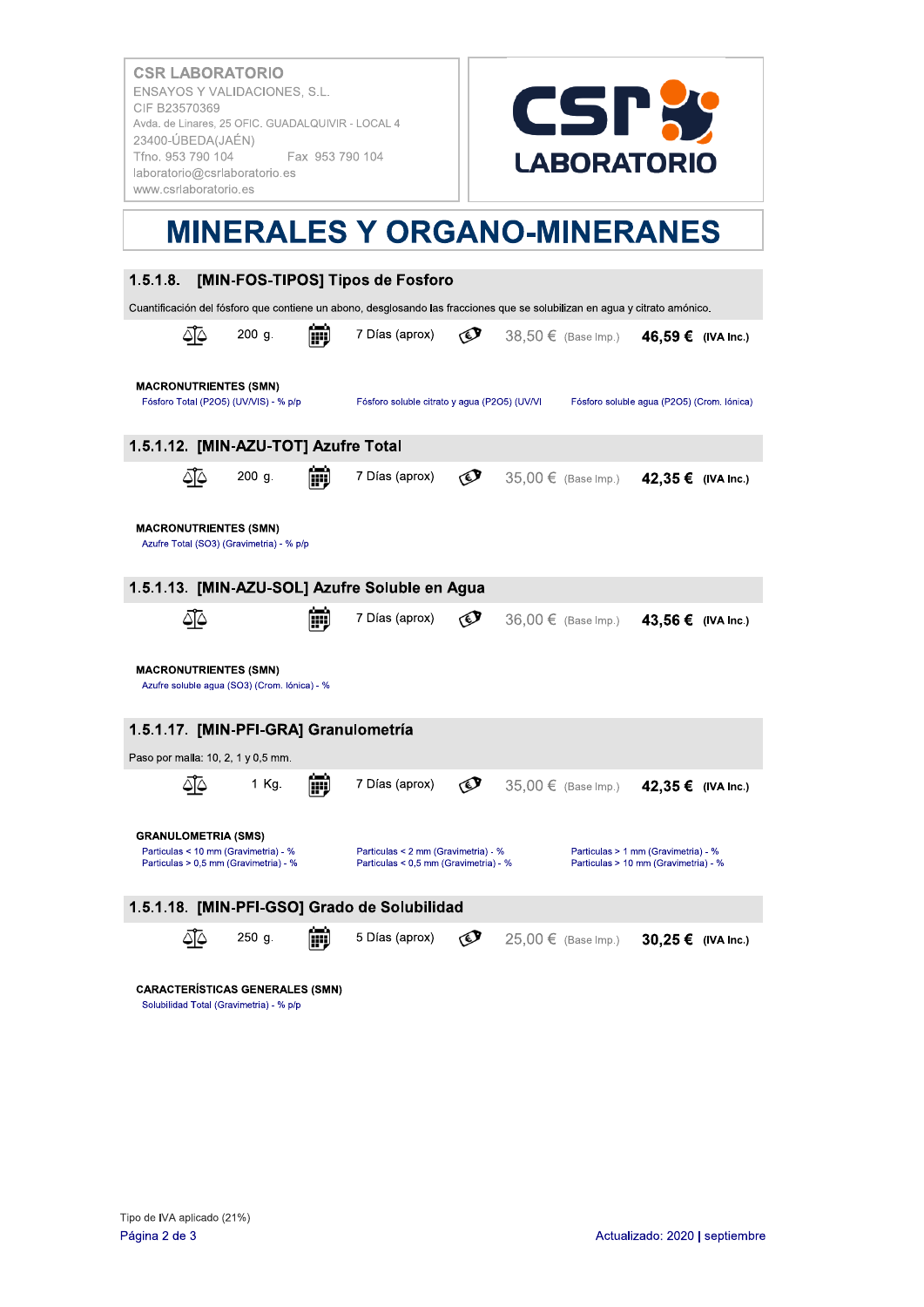

# **MINERALES Y ORGANO-MINERANES**

### 1.5.1.21. [MIN-ESP-BIU] Biuret en la Urea

Determinación de Biuret en la urea mediante un método espectrofotométrico.

La urea pura (46 %) debe tener menos de 1,5 % de biuret.

Cantidades de hasta aprox. 1 % de biuret, no suelen ser perjudiciales.

Para cultivos sensibles, debe haber una cantidad < 0,3 %.

El límite de cuantifiación del método es 0,25% y el límite de detección es 0,08%.



論  $100 g.$ 

7 Días (aprox)  $\bullet$  27,00 € (Base Imp.) 32,67 € (IVA Inc.)

**MACRONUTRIENTES (SMN)** Biuret (UV/VIS) - % p/p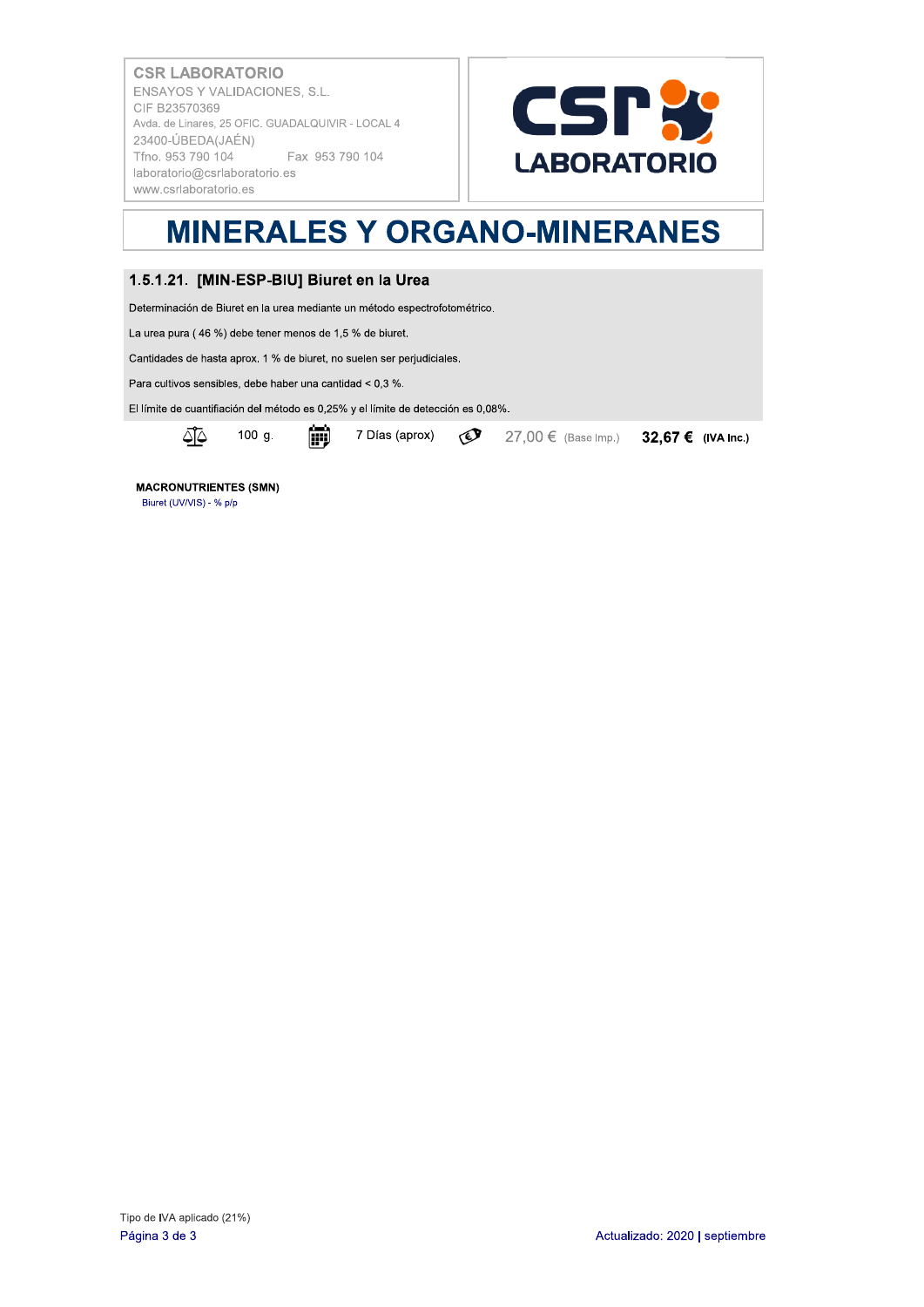

### **ORGÁNICOS Y ESPECIALES**

En este catálogo hemos incluido los análisis más habituales. Si necesita otros análisis o combinaciones, consúltenos.

### **AGRICULTURA**  $\mathbf 1$

### $1.5.$ **FERTILIZANTES Y ABONOS**

#### ABONOS ORGÁNICOS Y ESPECIALES  $1.5.2.$

#### $1.5.2.1.$ **IORG-MAC-TOTI Macronutrientes Totales Organicos**

Si se desea añadir Na (total) al análisis, tiene un aumento de precio de 6€



Para abonos y otros materiales que tengan nitrógeno amoniacal y/o orgánico. El límite de cuantificación para esta determinación es de 0,02%



**MACRONUTRIENTES (SMN)** 

Nitrógeno Kjeldahl (Kjeldahl) - % p/p

### 1.5.2.11. [ORG-NIT-TIPOS] Tipos de Nitrogenos

Estudio de los tipos de nitrógenos de una muestra que requiere la utilización de varias técnicas analíticas. En este análisis también se incluyen los Cloruros y Azufre (sulfatos) ya que se realiza un barrido mediante Cromatografía lónica mediante el que se obtienen.



倫 6 Días (aprox)

 $\bigcirc$  $63.00 \in$  (Base Imp.)

76.23 € (IVA Inc.)



Nitrógeno Nítrico (Crom. Iónica) - % p/p Nitrógeno Orgánico (Calculo) - % p/p<br>Cloruros soluble agua (CI) (Crom. lónica) - %

Nitrógeno Amoniacal (Crom. Iónica) - % p/p Relacion NO/NT (Calculo) - %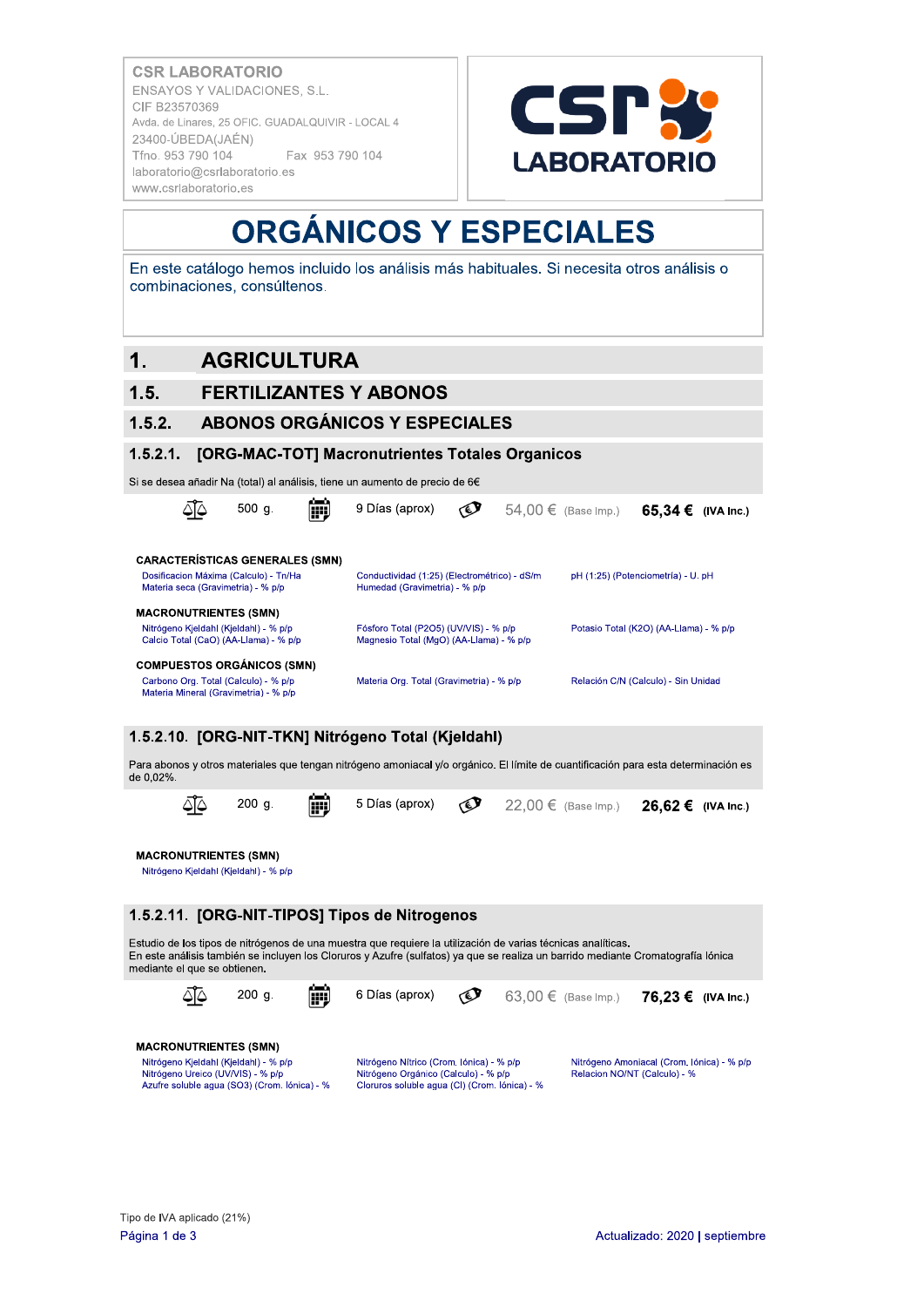

## **ORGÁNICOS Y ESPECIALES**

| 1.5.2.15. [ORG-MO-TOT] Materia Orgánica Total                                                                                                            |          |                                                                                        |            |                                                                                     |                    |  |
|----------------------------------------------------------------------------------------------------------------------------------------------------------|----------|----------------------------------------------------------------------------------------|------------|-------------------------------------------------------------------------------------|--------------------|--|
|                                                                                                                                                          | $200$ g. | 5 Días (aprox)                                                                         | لأباكم     | 18,00 € (Base Imp.) 21,78 € (IVA Inc.)                                              |                    |  |
| <b>CARACTERISTICAS GENERALES (SMN)</b><br>Materia seca (Gravimetria) - % p/p                                                                             |          | Humedad (Gravimetria) - % p/p                                                          |            |                                                                                     |                    |  |
| <b>COMPUESTOS ORGÁNICOS (SMN)</b><br>Carbono Org. Total (Calculo) - % p/p                                                                                |          | Materia Org. Total (Gravimetria) - % p/p                                               |            | Materia Mineral (Gravimetria) - % p/p                                               |                    |  |
| 1.5.2.17. [ORG-EHT] Extracto Húmico, A. Húmicos y Fúlvicos                                                                                               |          |                                                                                        |            |                                                                                     |                    |  |
|                                                                                                                                                          | 200 g.   | 7 Días (aprox)                                                                         | ∢ຍ         | $64.50 \in$ (Base Imp.)                                                             | 78.05 € (IVA Inc.) |  |
| <b>COMPUESTOS ORGÁNICOS (SMN)</b><br>Extracto Húmico Total (Vol. Redox) - % p/p                                                                          |          | Acidos Fúlvicos (Vol. Redox) - % p/p                                                   |            | Acidos Húmicos (Vol. Redox) - % p/p                                                 |                    |  |
| 1.5.2.20. [ORG-MIC-BAS] Microelementos Totales Básico                                                                                                    |          |                                                                                        |            |                                                                                     |                    |  |
|                                                                                                                                                          | 200 g.   | 8 Días (aprox)                                                                         | لأعج       | 37,50 € (Base Imp.) 45,38 € (IVA Inc.)                                              |                    |  |
| <b>MICRONUTRIENTES (SMN)</b><br>Boro total (B) (UV/VIS) - mg/Kg<br>Manganeso total (Mn) (AA-Llama) - mg/Kg                                               |          | Cobre total (Cu) (AA-Llama) - mg/Kg<br>Zinc total (Zn) (AA-Llama) - mg/Kg              |            | Hierro total (Fe) (AA-Llama) - mg/Kg                                                |                    |  |
| 1.5.2.21. [ORG-MIC-COM] Microelementos Totales Completo                                                                                                  |          |                                                                                        |            |                                                                                     |                    |  |
|                                                                                                                                                          | 200 g.   | 10 Días (aprox)                                                                        | لأعجا      | 145,50 € (Base Imp.) 176,06 € (IVA Inc.)                                            |                    |  |
| <b>MICRONUTRIENTES (SMN)</b><br>Boro total (B) (UV/VIS) - mg/Kg<br>Hierro total (Fe) (AA-Llama) - mg/Kg<br>Zinc total (Zn) (AA-Llama) - mg/Kg            |          | Cobalto total (Co) (AA-C. Grafito.) - mg/Kg<br>Manganeso total (Mn) (AA-Llama) - mg/Kg |            | Cobre total (Cu) [p/v] (AA-Llama) - % p/v<br>Molibdeno Total (Mo) (UV/VIS) - mg/Kg  |                    |  |
| 1.5.2.30. [ORG-PFI-GRA] Granulometría                                                                                                                    |          |                                                                                        |            |                                                                                     |                    |  |
|                                                                                                                                                          | 2 Kg.    | 8 Días (aprox)                                                                         | $\bigcirc$ | 40,50 € (Base Imp.) 49,01 € (IVA Inc.)                                              |                    |  |
| <b>GRANULOMETRIA (SMS)</b><br>Piedras y Gravas (> 5 mm) (Gravimetria) - %<br>Particulas > 10 mm (Gravimetria) - %<br>Particulas < 2 mm (Gravimetria) - % |          | Metal, vidrio y plástico (> 2 mm) (Gravimetria<br>Particulas > 5 mm (Gravimetria) - %  |            | Total partículas (> 25 mm) (Gravimetria) - %<br>Particulas > 2 mm (Gravimetria) - % |                    |  |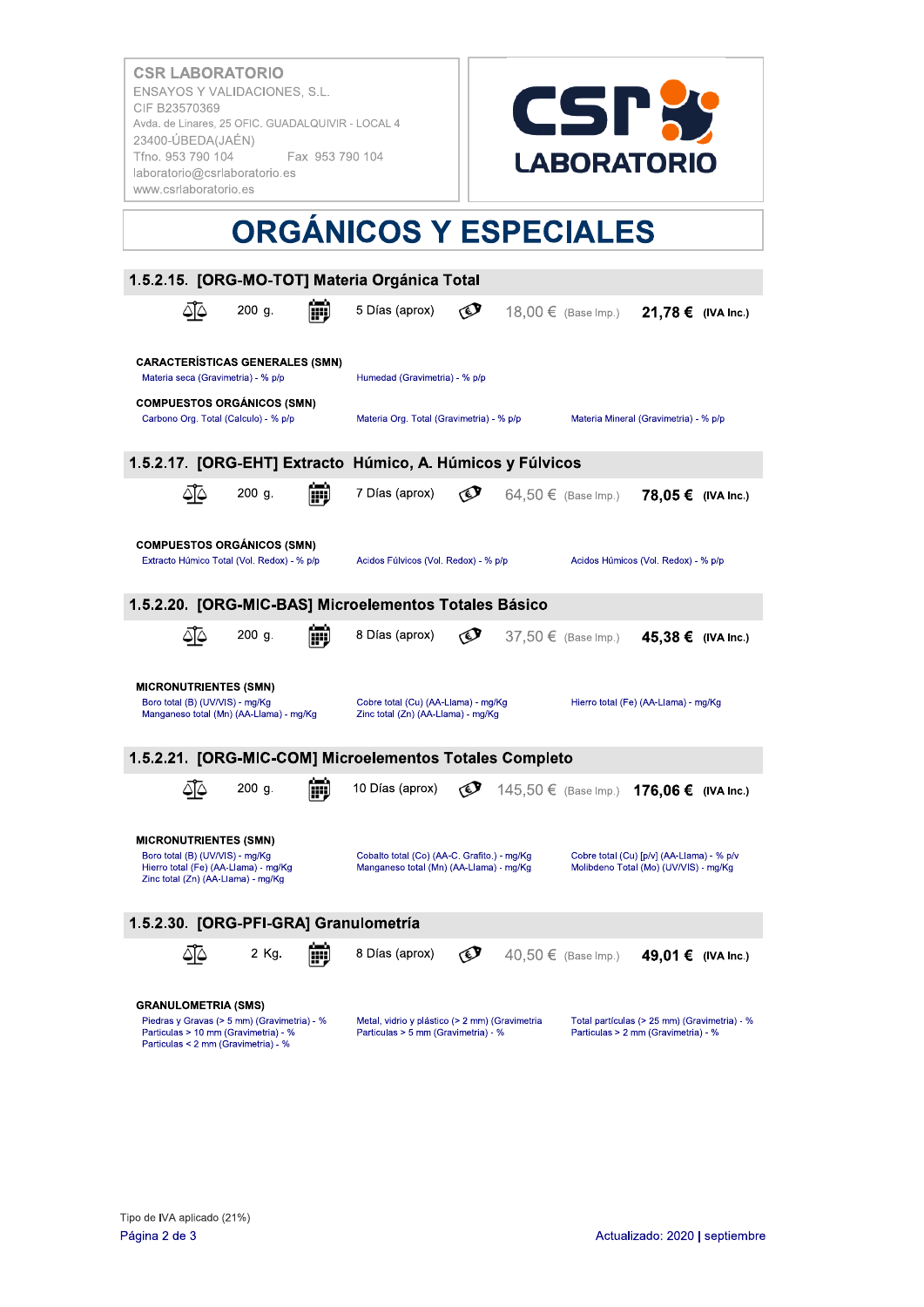

# **ORGÁNICOS Y ESPECIALES**



Polifenoles (UV/VIS) - % p/p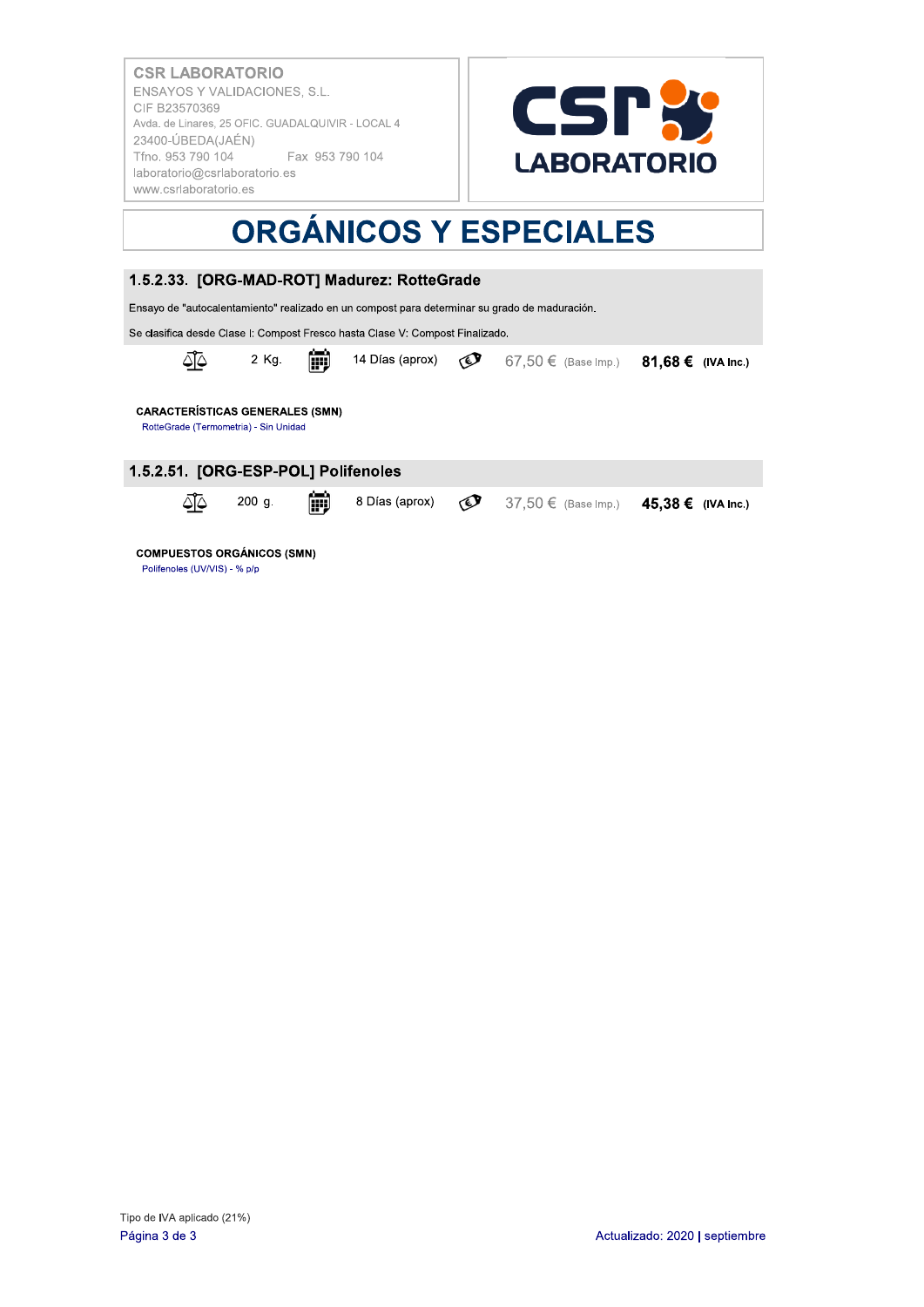

# **PRODUCTOS LÍQUIDOS**

En este catálogo hemos incluido los análisis más habituales. Si necesita otros análisis o combinaciones, consúltenos.

### $\mathbf 1$ **AGRICULTURA**

### $1.5.$ **FERTILIZANTES Y ABONOS**

#### FERTILIZANTES LIQUIDOS (MINERALES Y ORGÁNICOS)  $1.5.3.$

#### $1.5.3.1.$ [LIQ-MAC] Macronutrientes (NPK) Líquidos

Gracias al apoyo de nuestra técnica de Cromatografía lónica podemos analizar en el fertilizante los nutrientes y otros componentes que nos hablan de la calidad de las materias primas que lo constituyen. Todo esto a un precio muy competitivo y en un plazo de entrega de 6 días

| 250 ml.                                                                                                                                                                                                | 7 Días (aprox)                                                                                                                            | 48,00 € (Base Imp.)<br>58,08 € (IVA Inc.)                                                                                                 |
|--------------------------------------------------------------------------------------------------------------------------------------------------------------------------------------------------------|-------------------------------------------------------------------------------------------------------------------------------------------|-------------------------------------------------------------------------------------------------------------------------------------------|
| <b>CARACTERÍSTICAS GENERALES (SMN)</b><br>Densidad en Líquidos (Gravimetria) - g/ml                                                                                                                    | pH (directo) (Potenciometría) - U. pH                                                                                                     |                                                                                                                                           |
| <b>MACRONUTRIENTES (SMN)</b>                                                                                                                                                                           |                                                                                                                                           |                                                                                                                                           |
| Nitrógeno Total (Calculo) - % p/p<br>Nitrógeno Ureico (UV/VIS) - % p/p<br>Azufre soluble agua (SO3) (Crom. Iónica) - %                                                                                 | Nitrógeno Nítrico (Crom. Iónica) - % p/p<br>Fósforo soluble agua (P2O5) (Crom. Iónica) -<br>Cloruros soluble agua (CI) (Crom. Iónica) - % | Nitrógeno Amoniacal (Crom. Iónica) - % p/p<br>Potasio soluble agua (K2O) (Crom. Iónica) -                                                 |
| 1.5.3.2.                                                                                                                                                                                               | [LIQ-MAC-CAMG] Macronutrientes (NPK) + Ca + Mg                                                                                            |                                                                                                                                           |
| 250 ml.                                                                                                                                                                                                | 7 Días (aprox)                                                                                                                            | $60,00 \in$ (Base Imp.)<br>72,60 € (IVA Inc.)                                                                                             |
| <b>CARACTERÍSTICAS GENERALES (SMN)</b>                                                                                                                                                                 |                                                                                                                                           |                                                                                                                                           |
| Densidad en Líquidos (Gravimetria) - g/ml                                                                                                                                                              | pH (directo) (Potenciometría) - U. pH                                                                                                     |                                                                                                                                           |
|                                                                                                                                                                                                        |                                                                                                                                           |                                                                                                                                           |
| <b>MACRONUTRIENTES (SMN)</b><br>Nitrógeno Total (Calculo) - % p/p<br>Nitrógeno Ureico (UV/VIS) - % p/p<br>Calcio soluble agua (CaO) (AA-Llama) - % p/<br>Cloruros soluble agua (CI) (Crom. Iónica) - % | Nitrógeno Nítrico (Crom. Iónica) - % p/p<br>Fósforo soluble agua (P2O5) (Crom. Iónica) -<br>Magnesio soluble agua (MgO) (AA-Llama) -      | Nitrógeno Amoniacal (Crom. Iónica) - % p/p<br>Potasio soluble agua (K2O) (Crom. Iónica) -<br>Azufre soluble agua (SO3) (Crom. Iónica) - 9 |
| [LIQ-NIT-TIPOS] Tipos de Nitrógeno<br>1.5.3.3.                                                                                                                                                         |                                                                                                                                           |                                                                                                                                           |
| Análisis de N total y Cromatografía lónica                                                                                                                                                             |                                                                                                                                           |                                                                                                                                           |
| 250 ml.                                                                                                                                                                                                | 7 Días (aprox)<br>لاع                                                                                                                     | $48,00 \in$ (Base Imp.)<br>58,08 € (IVA Inc.)                                                                                             |
| <b>CARACTERÍSTICAS GENERALES (SMN)</b><br>Densidad en Líquidos (Gravimetria) - g/ml                                                                                                                    | pH (directo) (Potenciometría) - U. pH                                                                                                     |                                                                                                                                           |
| <b>MACRONUTRIENTES (SMN)</b><br>Nitrógeno Total (Calculo) - % p/p<br>Nitrógeno Ureico (UV/VIS) - % p/p                                                                                                 | Nitrógeno Nítrico (Crom. Iónica) - % p/p                                                                                                  | Nitrógeno Amoniacal (Crom. Iónica) - % p/p                                                                                                |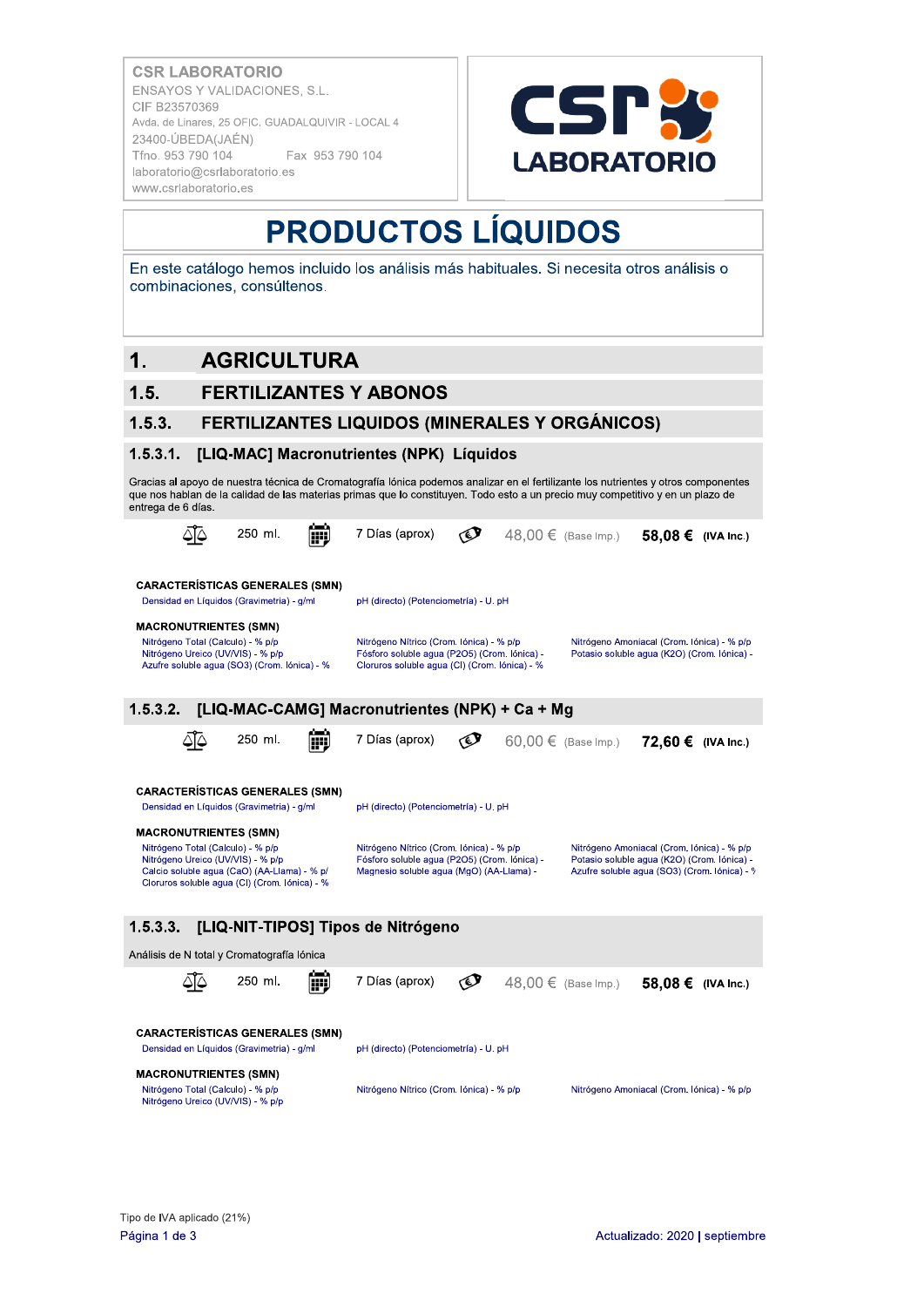

# **PRODUCTOS LÍQUIDOS**

| 1.5.3.4.                     |    |                                                                                          | [LIQ-NIT-ORG] Nitrógeno Orgánico                                                                                                                                                                                                                                 |            |                                            |  |
|------------------------------|----|------------------------------------------------------------------------------------------|------------------------------------------------------------------------------------------------------------------------------------------------------------------------------------------------------------------------------------------------------------------|------------|--------------------------------------------|--|
|                              |    | de estos tipos de análisis, el precio es de 63 € + IVA.                                  | El precio es aplicable si se analizan los tipos de nitrógeno de fertilizantes líquidos o NPK y macronutrientes. Si no se solicita alguno                                                                                                                         |            |                                            |  |
|                              |    | 250 ml.                                                                                  | 7 Días (aprox)                                                                                                                                                                                                                                                   | $\bigcirc$ | 15,00 € (Base Imp.) 18,15 € (IVA Inc.)     |  |
| <b>MACRONUTRIENTES (SMN)</b> |    |                                                                                          |                                                                                                                                                                                                                                                                  |            |                                            |  |
|                              |    | Nitrógeno Kieldahl (Kieldahl) - % p/p                                                    | Nitrógeno Orgánico (Calculo) - % p/p                                                                                                                                                                                                                             |            |                                            |  |
| 1.5.3.5.                     |    | [LIQ-MIC] Micronutrientes                                                                |                                                                                                                                                                                                                                                                  |            |                                            |  |
|                              |    | 250 ml.                                                                                  | 7 Días (aprox)                                                                                                                                                                                                                                                   |            | $34,50 \in$ (Base Imp.) 41,75 € (IVA Inc.) |  |
| <b>MICRONUTRIENTES (SMN)</b> |    |                                                                                          |                                                                                                                                                                                                                                                                  |            |                                            |  |
|                              |    | Hierro soluble agua (Fe) (AA-Llama) - mg/Kg<br>Zinc soluble agua (Zn) (AA-Llama) - mg/Kg | Manganeso soluble agua (Mn) (AA-Llama) -<br>Boro soluble aqua (B) (UV/VIS) - % p/p                                                                                                                                                                               |            | Cobre soluble agua (Cu) (AA-Llama) - mg/Kc |  |
|                              |    |                                                                                          |                                                                                                                                                                                                                                                                  |            |                                            |  |
| 1.5.3.6.                     |    |                                                                                          | [LIQ-MIC-COM] Metales Complejados                                                                                                                                                                                                                                |            |                                            |  |
|                              |    |                                                                                          | El precio que se muestra es para un metal, dónde se analiza el metal total y el complejado. Si se añaden más metales, se ha de<br>añadir 14 € por el análisis del metal total y el metal complejado, siempre y cuando la preparación de la muestra sea la misma. |            |                                            |  |
|                              |    | 250 ml.                                                                                  | 15 Días (aprox)                                                                                                                                                                                                                                                  | لأباكم     | 45,00 € (Base Imp.) 54,45 € (IVA Inc.)     |  |
| <b>METALES COMPLEJADOS</b>   |    | Metal Complejado (AA-Llama) - % p/p                                                      | Metal soluble agua (AA-Llama) - % p/p                                                                                                                                                                                                                            |            |                                            |  |
| 1.5.3.7.                     |    |                                                                                          | [LIQ-MOR-OXI] Materia Org. Oxidable Líquidos                                                                                                                                                                                                                     |            |                                            |  |
|                              |    |                                                                                          | Si este análisis se solicita junto con otro en el que se ha analizado Nitrógeno, sí se puede dar el valor de Relación C/N, de lo<br>contrario, se ha de añadir el análisis de nitrógeno o se emitirá el informe sin el valor Relacion C/N.                       |            |                                            |  |
|                              |    | 100 ml.                                                                                  | 5 Días (aprox)                                                                                                                                                                                                                                                   | C          | 18,00 € (Base Imp.) 21,78 € (IVA Inc.)     |  |
|                              |    | <b>COMPUESTOS ORGANICOS (SMN)</b><br>Mat. Org. Oxidable (Vol. Redox) - % p/p             |                                                                                                                                                                                                                                                                  |            |                                            |  |
|                              |    |                                                                                          | Carbono Org. Oxidable (Vol. Redox) - % p/p                                                                                                                                                                                                                       |            | Relación C/N (Calculo) - Sin Unidad        |  |
| 1.5.3.8.                     |    |                                                                                          | [LIQ-AZU-TIO] Azufre procedente de tiosulfato                                                                                                                                                                                                                    |            |                                            |  |
|                              | ⊴ত | 250 ml.                                                                                  | 5 Días (aprox)                                                                                                                                                                                                                                                   | Ø          | 35,00 € (Base Imp.) 42,35 € (IVA Inc.)     |  |
| <b>MACRONUTRIENTES (SMN)</b> |    | Tiosulfato Soluble Agua (Como SO3) (Vol. R                                               |                                                                                                                                                                                                                                                                  |            |                                            |  |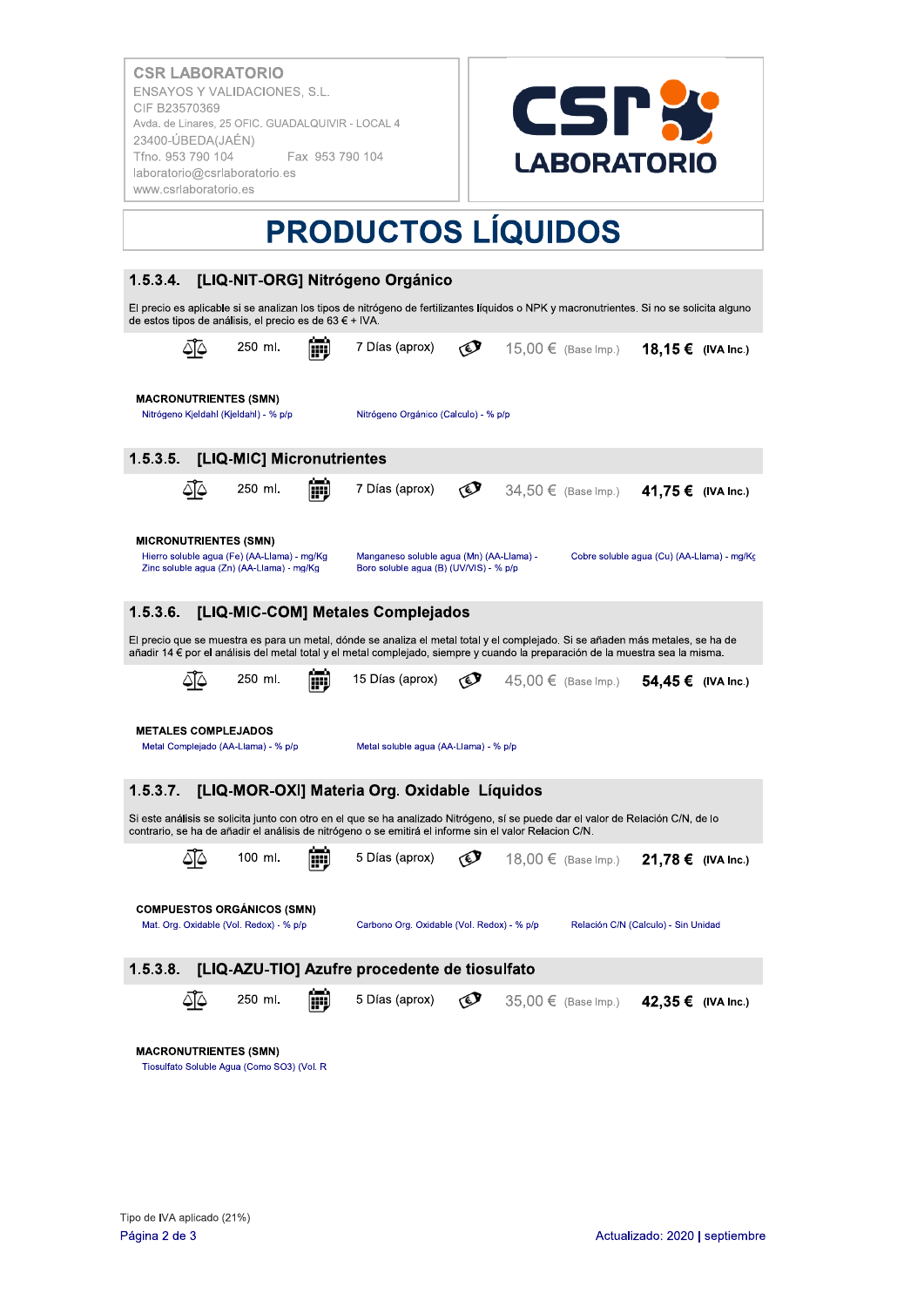

# **PRODUCTOS LÍQUIDOS**

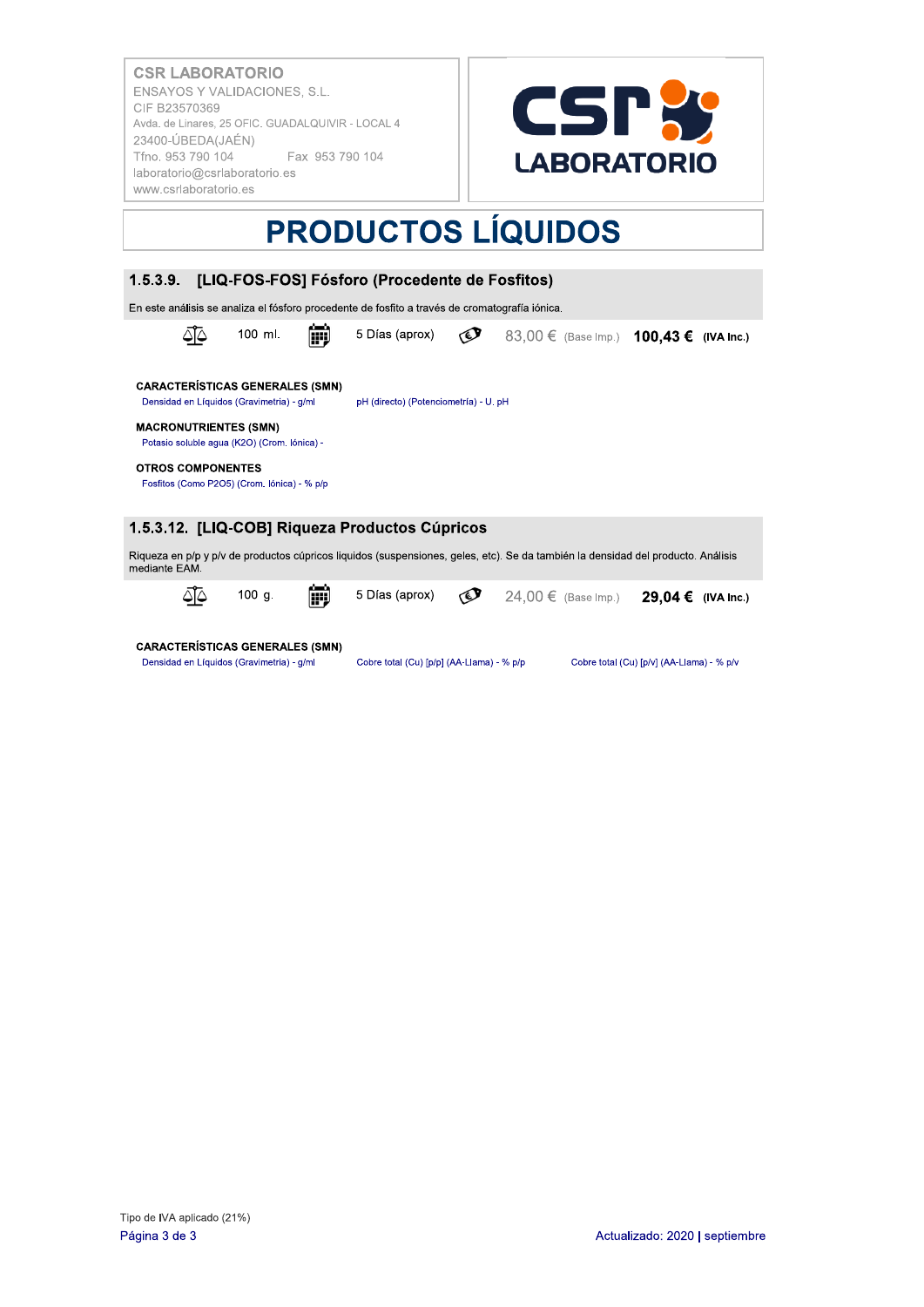

## **CONTROL HIGIÉNICO-SANITARIO**

### $1.$ **AGRICULTURA**

### $1.5.$ **FERTILIZANTES Y ABONOS**

### **CONTROL HIGIÉNICO - SANITARIO / MICROBIOLOGÍA**  $1.5.4.$

#### $1.5.4.1.$ [FER-MB-PAT] E.Coli + Salmonella (Una Replica)

|          |                                                          | de éstos nos ayudara a una utilización sin riesgos.                                                                                                           | Para prevenir la presencia de agentes infecciosos perjudiciales para la salud humana y animal en los abonos orgánicos, un control                                                                                                                                |                |                                          |                                                                            |  |
|----------|----------------------------------------------------------|---------------------------------------------------------------------------------------------------------------------------------------------------------------|------------------------------------------------------------------------------------------------------------------------------------------------------------------------------------------------------------------------------------------------------------------|----------------|------------------------------------------|----------------------------------------------------------------------------|--|
|          |                                                          | $500$ g.                                                                                                                                                      | 8 Días (aprox)                                                                                                                                                                                                                                                   | $\circledcirc$ | 58,50 € (Base Imp.) 70,79 € (IVA Inc.)   |                                                                            |  |
|          | <b>BACTERIAS (SMN)</b><br>Escherichia coli (NMP) - NMP/g |                                                                                                                                                               | Salmonella (en 25 g) (Siembra) - Sin Unidad                                                                                                                                                                                                                      |                |                                          |                                                                            |  |
| 1.5.4.6. |                                                          |                                                                                                                                                               | [FER-MET-COM] Metales pesados (Completo)                                                                                                                                                                                                                         |                |                                          |                                                                            |  |
|          |                                                          | metálicos y/o de densidad menor.                                                                                                                              | Son llamados metales pesados, todos aquellos elementos con densidad igual o mayor a 5 g/cc. El concepto abarca 60 elementos,<br>de casi todos los grupos del sistema periódico, muy diversos y algunos de síntesis artificial; sin embargo, excluye elementos no |                |                                          |                                                                            |  |
|          |                                                          |                                                                                                                                                               | Los metales pesados tienden a acumularse en determinados órganos animales, provocando graves enfermedades.                                                                                                                                                       |                |                                          |                                                                            |  |
|          |                                                          | 250 g.                                                                                                                                                        | 15 Días (aprox)                                                                                                                                                                                                                                                  | Ø              | 112,46 € (Base Imp.) 136,08 € (IVA Inc.) |                                                                            |  |
|          | Humedad (Gravimetria) - % p/p                            | <b>CARACTERÍSTICAS GENERALES (SMN)</b><br>Mercurio total (Hg) (ICP-MS) - mg/Kg<br>Cadmio total (Cd) (AA-Llama) - mg/Kg<br>Cobre total (Cu) (AA-Llama) - mg/Kg | METALES PESADOS (SMS en sólidos y SMN en líquidos)<br>Plomo total (Pb) (AA-Llama) - mg/Kg<br>Cromo total (Cr) (AA-Llama) - mg/Kg<br>Cromo hexav (Cr VI) (UV/VIS) - mg/Kg                                                                                         |                |                                          | Niquel total (Ni) (AA-Llama) - mg/Kg<br>Zinc total (Zn) (AA-Llama) - mg/Kg |  |
| 1.5.4.9. |                                                          |                                                                                                                                                               |                                                                                                                                                                                                                                                                  |                |                                          |                                                                            |  |
|          |                                                          |                                                                                                                                                               | [FER-MET-CRO] Cr(VI) en Fertilizantes                                                                                                                                                                                                                            |                |                                          |                                                                            |  |
|          |                                                          | 100 $q.$                                                                                                                                                      | 10 Días (aprox)<br>METALES PESADOS (SMS en sólidos y SMN en líquidos)                                                                                                                                                                                            | لأعج           | $25,50 €$ (Base Imp.)                    | 30,86 € (IVA Inc.)                                                         |  |
|          |                                                          | Cromo hexav (Cr VI) (UV/VIS) - mg/Kg                                                                                                                          |                                                                                                                                                                                                                                                                  |                |                                          |                                                                            |  |
|          |                                                          |                                                                                                                                                               | 1.5.4.15. [FER-CON-FUR] Furfural en Fertilizantes                                                                                                                                                                                                                |                |                                          |                                                                            |  |
|          |                                                          | 250 ml.                                                                                                                                                       | 7 Días (aprox)                                                                                                                                                                                                                                                   | $\odot$        | 65,50 € (Base Imp.) 79,26 € (IVA Inc.)   |                                                                            |  |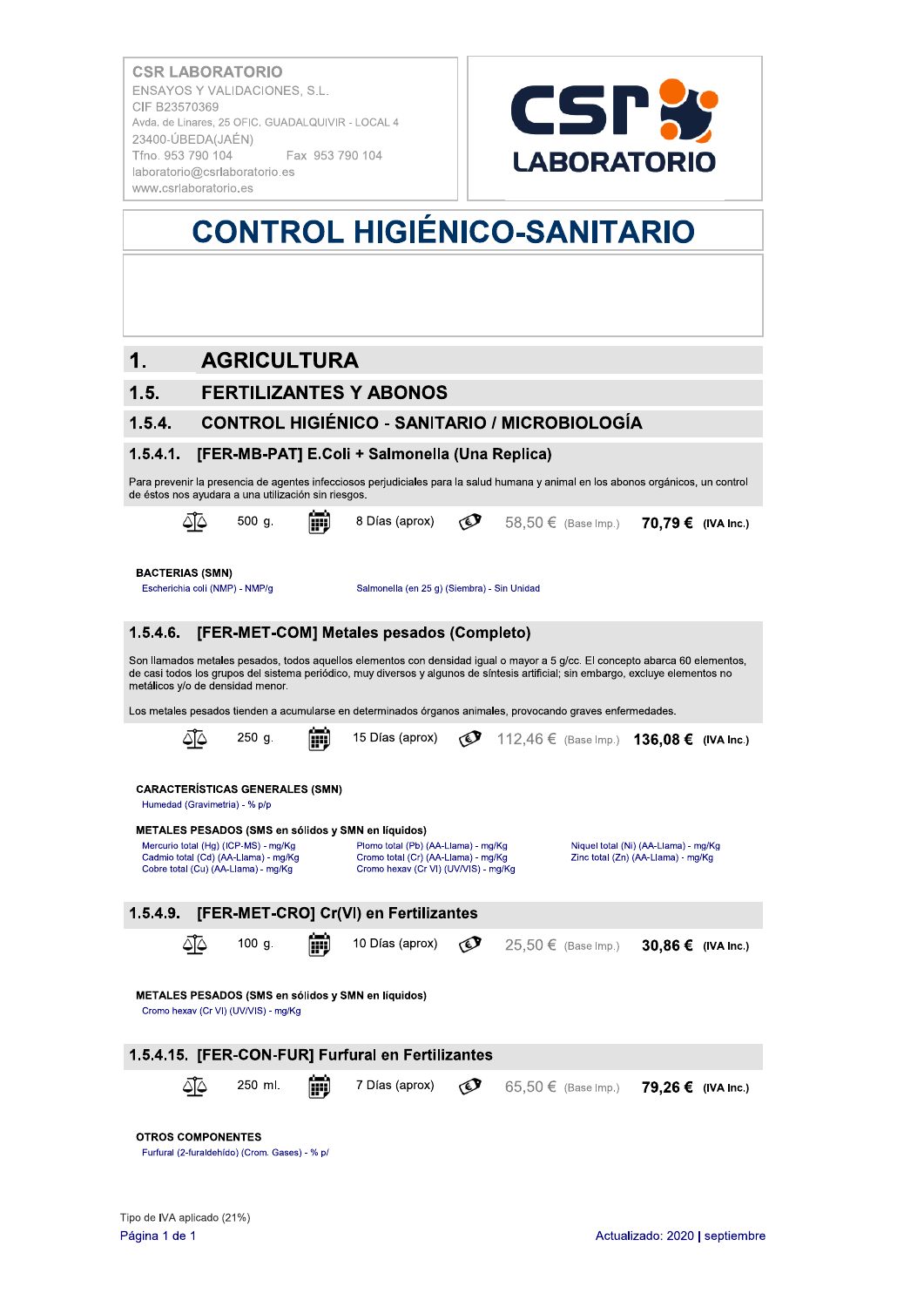**KATORIO** ENSAYOS Y VALIDACIONES, S.L.<br>CIF B23570369 CSR LABORATORIO<br>
ENSAYOS Y VALIDACIONES, S.L.<br>
CIF B23570369<br>
Avda. de Linares, 25 OFIC. GUADALQUIVIR - LOCAL 4<br>
23400-ÚBEDA(JAÉN)<br>
Tíno. 953 790 104 Fax 953 790 104<br>
Iaboratorio@csrlaboratorio.es<br>
www.csrlaboratorio.es<br>
W



# ENMIENDAS DEL SUELO

### 1. AGRICULTURA

### 1.5. FERTILIZANTES Y ABONOS

#### $1.5.5.$ **ENMIENDAS PARA EL SUELO**

#### $1.5.5.1.$ [ENM-CAL] Caracterización de Enmiendas Calizas

|                              | 1 Kg.                                                                                                                    | m | 7 Días (aprox)                                                                                                                                                                                            | <b>E</b>   |  | 110,75 € (Base Imp.) 134,01 € (IVA Inc.)                                   |  |
|------------------------------|--------------------------------------------------------------------------------------------------------------------------|---|-----------------------------------------------------------------------------------------------------------------------------------------------------------------------------------------------------------|------------|--|----------------------------------------------------------------------------|--|
|                              |                                                                                                                          |   |                                                                                                                                                                                                           |            |  |                                                                            |  |
|                              | <b>CARACTERÍSTICAS GENERALES (SMN)</b>                                                                                   |   |                                                                                                                                                                                                           |            |  |                                                                            |  |
|                              | pH (1:25) (Potenciometría) - U. pH                                                                                       |   | Conductividad (1:25) (Electrométrico) - dS/m                                                                                                                                                              |            |  | Solubilidad Total (Gravimetria) - % p/p                                    |  |
| <b>MACRONUTRIENTES (SMN)</b> | Calcio Total (CaO) (AA-Llama) - % p/p                                                                                    |   | Magnesio soluble agua (MgO) (AA-Llama) -                                                                                                                                                                  |            |  | Magnesio Total (MgO) (AA-Llama) - % p/p                                    |  |
|                              | <b>VALOR NEUTRALIZANTE (SMN)</b><br>Valor Neutralizante [CaCO3 Equiv.] (Vol. Aci                                         |   |                                                                                                                                                                                                           |            |  |                                                                            |  |
| <b>GRANULOMETRIA (SMS)</b>   |                                                                                                                          |   |                                                                                                                                                                                                           |            |  |                                                                            |  |
|                              | Particulas < 10 mm (Gravimetria) - %<br>Particulas < 1 mm (Gravimetria) - % p/p<br>Particulas > 0,5 mm (Gravimetria) - % |   | Particulas > 10 mm (Gravimetria) - %<br>Particulas < 2 mm (Gravimetria) - %<br>Particulas < 0,5 mm (Gravimetria) - %                                                                                      |            |  | Particulas > 2 mm (Gravimetria) - %<br>Particulas > 1 mm (Gravimetria) - % |  |
| 1.5.5.2.                     |                                                                                                                          |   | [ENM-CAL-VN] Valor Neutralizante de Enm. Calizas                                                                                                                                                          |            |  |                                                                            |  |
|                              |                                                                                                                          |   |                                                                                                                                                                                                           |            |  |                                                                            |  |
|                              |                                                                                                                          |   | Es conveniente conocer la granulometría del producto (Reglamento (CE) nº 2003/2003) porque la categoría del producto y poder<br>neutralizante depende del tamaño de partícula. Incremento de precio 30 €. |            |  |                                                                            |  |
|                              | 250 g.                                                                                                                   |   | 7 Días (aprox)                                                                                                                                                                                            | $\bigcirc$ |  | $25,50 \in$ (Base Imp.) 30,86 € (IVA Inc.)                                 |  |
|                              | <b>VALOR NEUTRALIZANTE (SMN)</b><br>Valor Neutralizante [CaCO3 Equiv.] (Vol. Aci                                         |   |                                                                                                                                                                                                           |            |  |                                                                            |  |
|                              |                                                                                                                          |   |                                                                                                                                                                                                           |            |  |                                                                            |  |
| 1.5.5.3.                     | [ENM-SOL] Solubilidad Total                                                                                              |   |                                                                                                                                                                                                           |            |  |                                                                            |  |
|                              | Solubilidad del producto en una solución al 5%                                                                           |   |                                                                                                                                                                                                           |            |  |                                                                            |  |
|                              | 500 g.                                                                                                                   | m | 10 Días (aprox)                                                                                                                                                                                           | $\bigcirc$ |  | 20,00 € (Base Imp.) <b>24,20 € (IVA Inc.)</b>                              |  |
|                              | <b>CARACTERISTICAS GENERALES (SMN)</b><br>Solubilidad Total (Gravimetria) - % p/p                                        |   |                                                                                                                                                                                                           |            |  |                                                                            |  |
|                              |                                                                                                                          |   |                                                                                                                                                                                                           |            |  |                                                                            |  |
|                              |                                                                                                                          |   |                                                                                                                                                                                                           |            |  |                                                                            |  |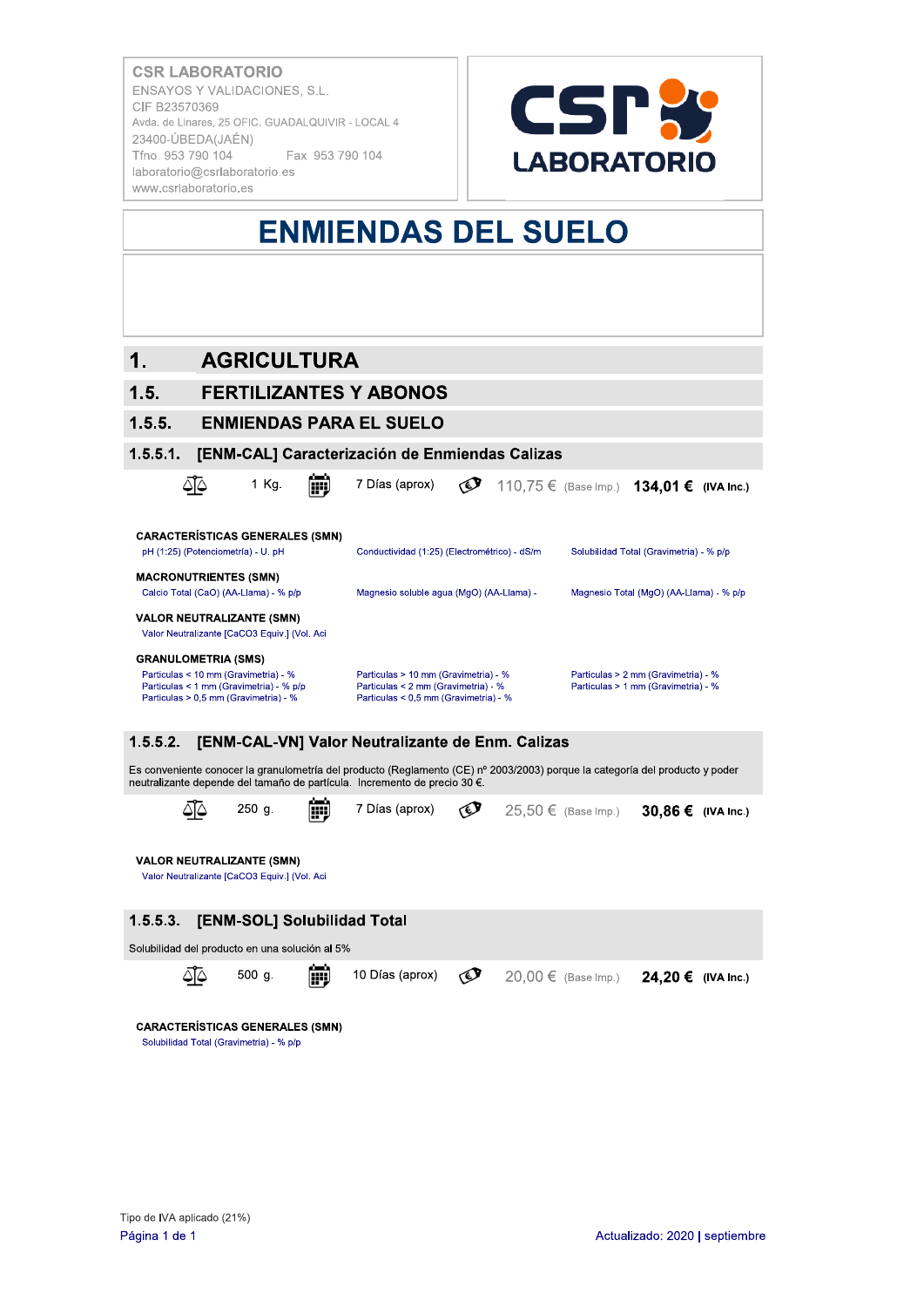

### **Descuentos por Muestras Agrupadas**

Ofrecemos a nuestros clientes un descuento en función del número de muestras agrupadas que se envíen para el mismo Tipo de Análisis / Servicio.

### TOMA DE MUESTRAS, DESCUENTOS Y  $9.$ **COMPLEMENTOS**

 $9.1$ **DESCUENTOS** 

#### $9.1.1.$ **DESCUENTOS POR MUESTRAS AGRUPADAS**

#### $9.1.1.1.$ TARIFA A (MUESTRAS AGRUPADAS MISMO ANÁLISIS)

Descuento que se aplica cuando se reciben muestras agrupadas para el mismo tipo de análisis, en todas las matrices excepto en aceituna que dispone de una tabla de descuentos específica.

- De 2 a 3 muestras:  $5%$ 

- De  $4a5$  muestras: 10 %

- De 6 a 7 muestras: 15 %

- Más de 7 muestras: 20 %